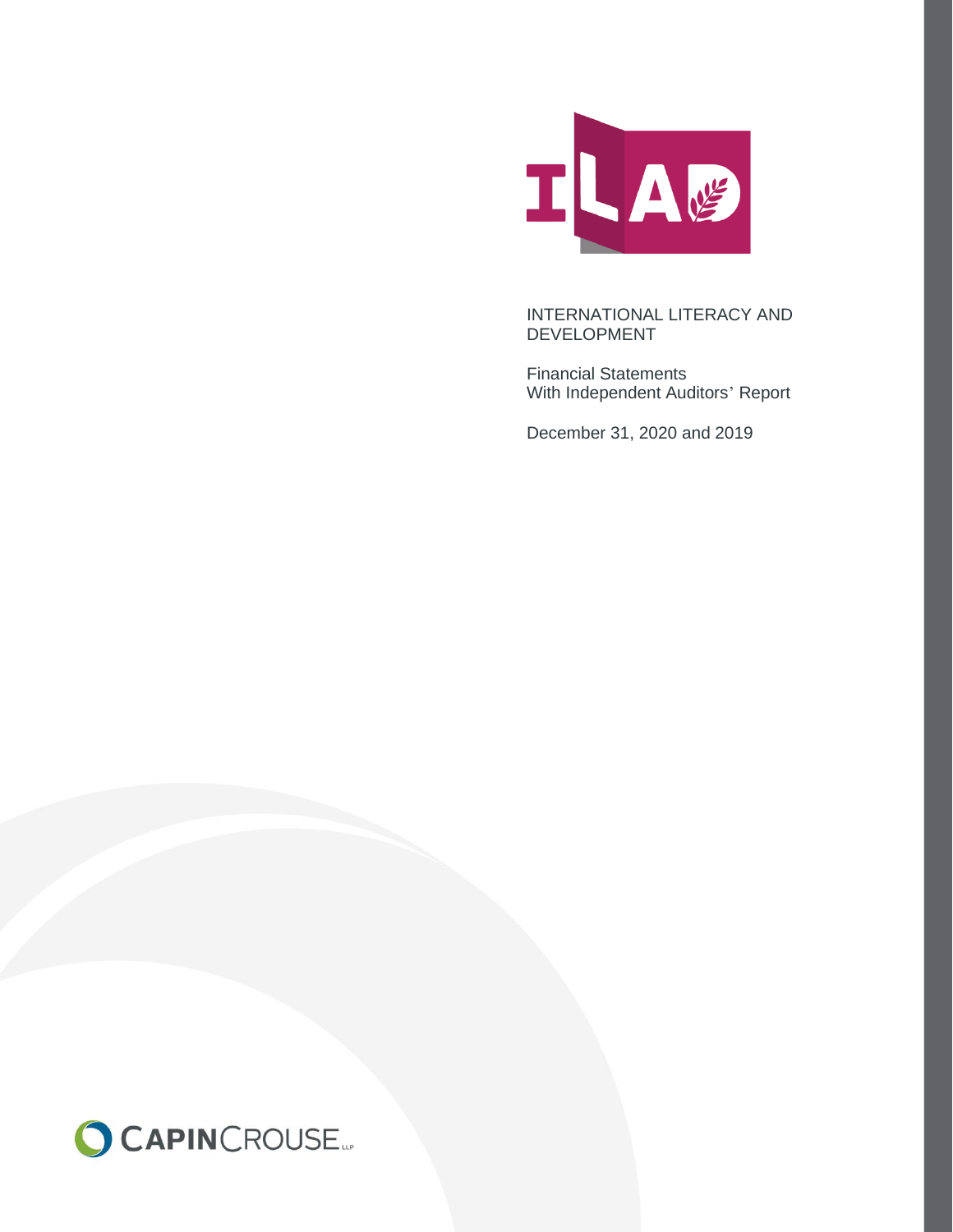### **Table of Contents**

|                                         | Page |
|-----------------------------------------|------|
| Independent Auditors' Report            |      |
| <b>Financial Statements</b>             |      |
| <b>Statements of Financial Position</b> | 3    |
| <b>Statements of Activities</b>         | 4    |
| Statement of Functional Expenses–2020   |      |
| Statement of Functional Expenses-2019   | 6    |
| <b>Statements of Cash Flows</b>         |      |
| <b>Notes to Financial Statements</b>    | 8    |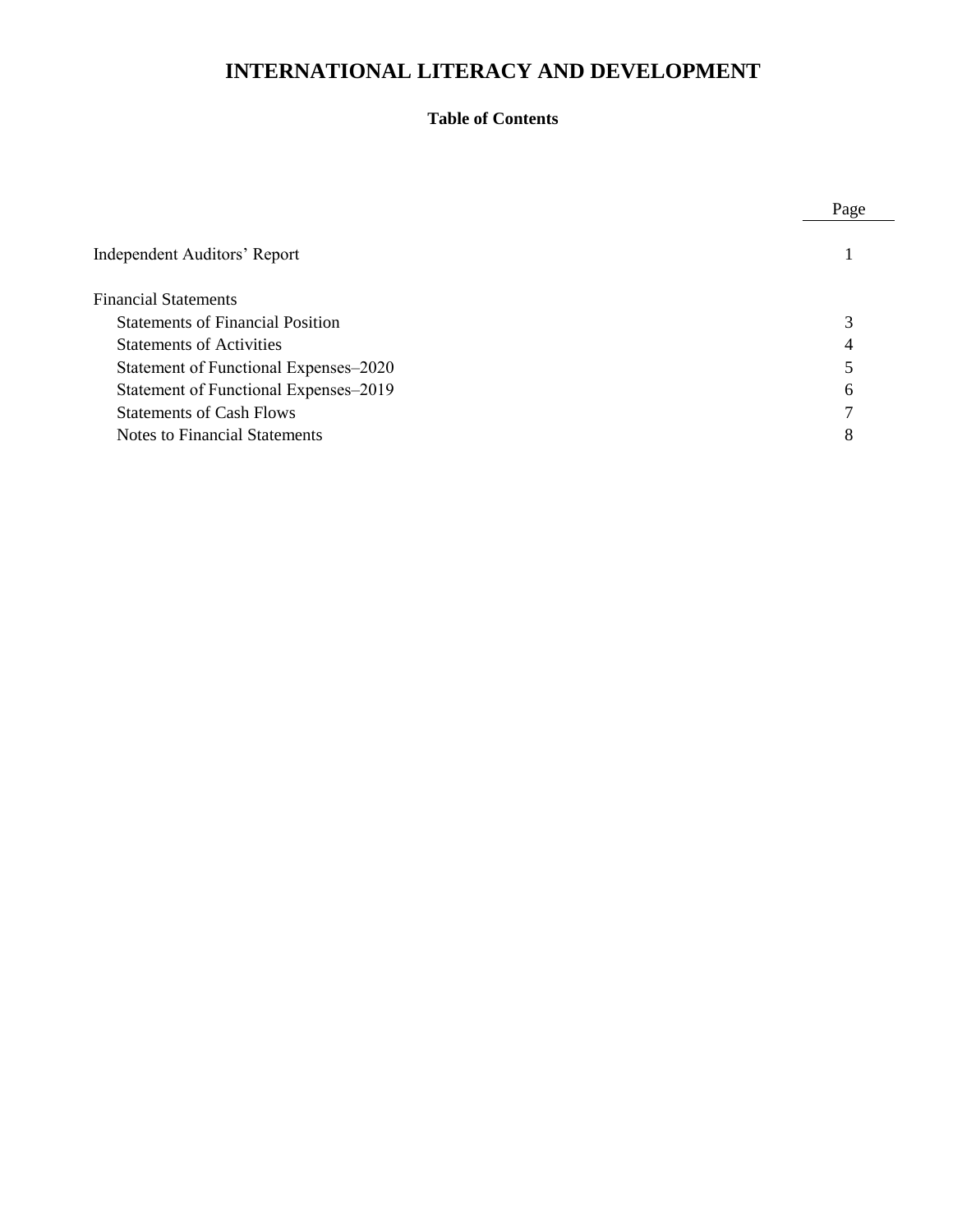

#### **INDEPENDENT AUDITORS' REPORT**

Board of Directors International Literacy and Development Dallas, Texas

We have audited the accompanying financial statements of International Literacy and Development, which comprise the statements of financial position as of December 31, 2020 and 2019, and the related statements of activities, functional expenses, and cash flows for the years then ended, and the related notes to the financial statements.

#### *Management's Responsibility for the Financial Statements*

Management is responsible for the preparation and fair presentation of these financial statements in accordance with accounting principles generally accepted in the United States of America; this includes the design, implementation, and maintenance of internal control relevant to the preparation and fair presentation of financial statements that are free from material misstatement, whether due to fraud or error.

#### *Auditors' Responsibility*

Our responsibility is to express an opinion on these financial statements based on our audits. We conducted our audits in accordance with auditing standards generally accepted in the United States of America. Those standards require that we plan and perform the audit to obtain reasonable assurance about whether the financial statements are free from material misstatement.

An audit involves performing procedures to obtain audit evidence about the amounts and disclosures in the financial statements. The procedures selected depend on the auditor's judgment, including the assessment of the risks of material misstatement of the financial statements, whether due to fraud or error. In making those risk assessments, the auditor considers internal control relevant to the entity's preparation and fair presentation of the financial statements in order to design audit procedures that are appropriate in the circumstances, but not for the purpose of expressing an opinion on the effectiveness of the entity's internal control. Accordingly, we express no such opinion. An audit also includes evaluating the appropriateness of accounting policies used and the reasonableness of significant accounting estimates made by management, as well as evaluating the overall presentation of the financial statements.

We believe that the audit evidence we have obtained is sufficient and appropriate to provide a basis for our audit opinion.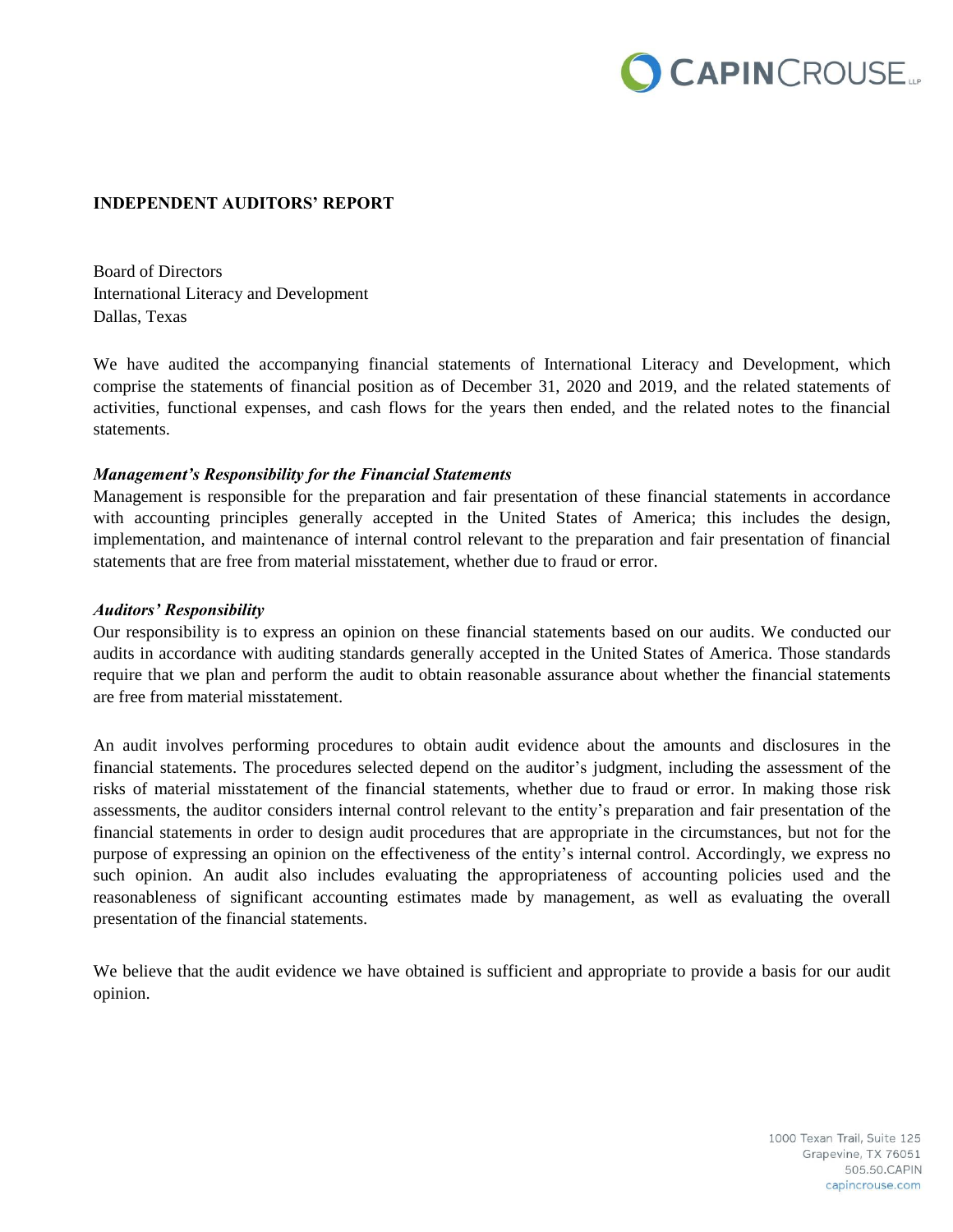Board of Directors International Literacy and Development Dallas, Texas

#### *Opinion*

In our opinion, the financial statements referred to above present fairly, in all material respects, the financial position of International Literacy and Development as of December 31, 2020 and 2019, and the changes in its net assets and cash flows for the years then ended in accordance with accounting principles generally accepted in the United States of America.

Capin Crouse LLP

Grapevine, Texas April 12, 2021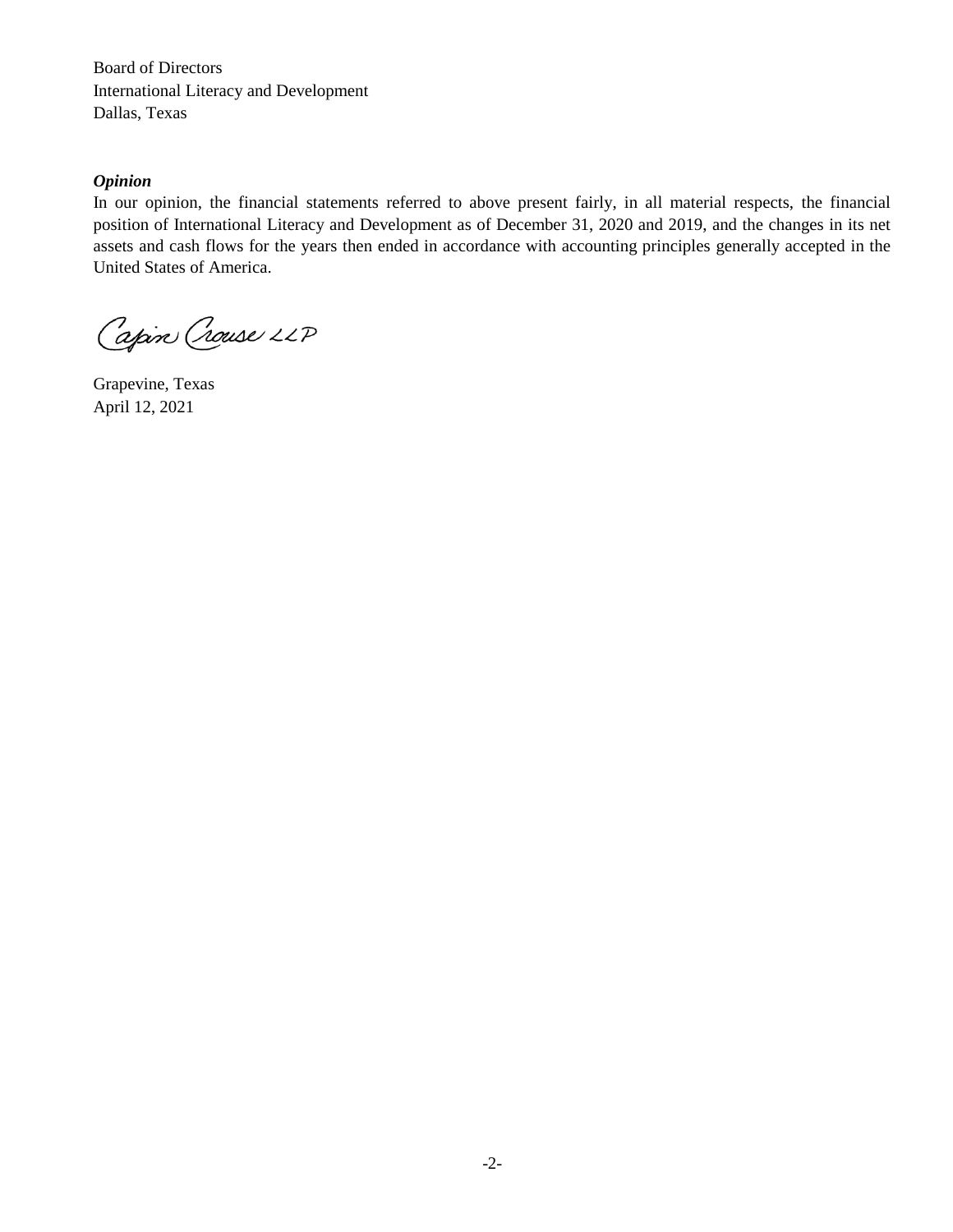#### **Statements of Financial Position**

|                                         |    | December 31, |    |             |  |  |
|-----------------------------------------|----|--------------|----|-------------|--|--|
|                                         |    | 2020         |    | 2019        |  |  |
| <b>ASSETS:</b>                          |    |              |    |             |  |  |
| Cash                                    | \$ | 1,415,036    |    | \$1,010,101 |  |  |
| Other assets                            |    | 102,443      |    | 100,834     |  |  |
| <b>Total Assets</b>                     | S  | 1,517,479    |    | \$1,110,935 |  |  |
| <b>LIABILITIES AND NET ASSETS:</b>      |    |              |    |             |  |  |
| <b>Current liabilities:</b>             |    |              |    |             |  |  |
| Accounts payable and other liabilities  | \$ | 15,741       | \$ | 29,528      |  |  |
| Paycheck Protection Program loan        |    | 124,157      |    |             |  |  |
|                                         |    | 139,898      |    | 29,528      |  |  |
| Net assets:                             |    |              |    |             |  |  |
| Net assets without donor restrictions   |    | 133,140      |    | 160,683     |  |  |
| Net assets with donor restrictions      |    | 1,244,441    |    | 920,724     |  |  |
|                                         |    | 1,377,581    |    | 1,081,407   |  |  |
| <b>Total Liabilities and Net Assets</b> | \$ | 1,517,479    |    | \$1,110,935 |  |  |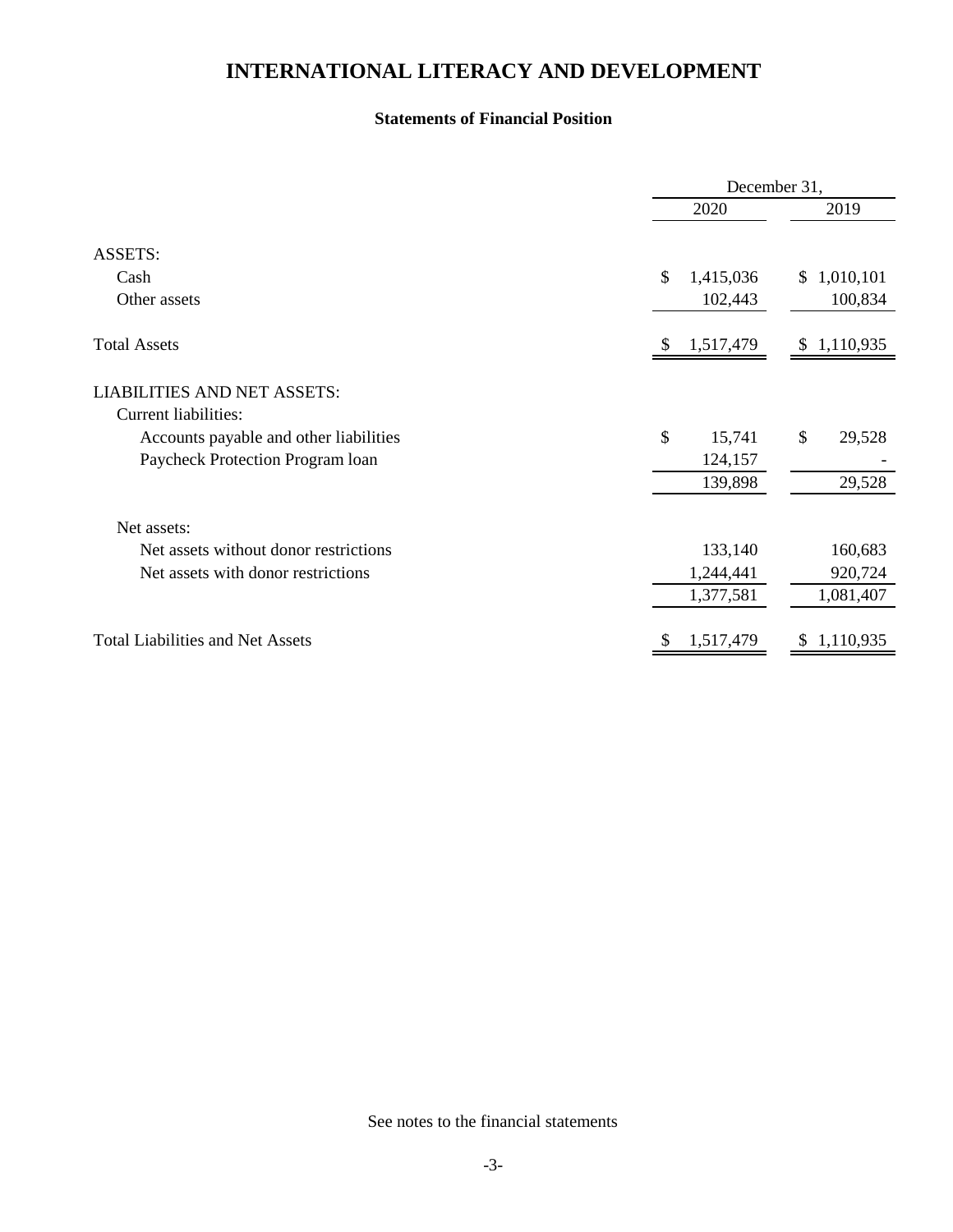#### **Statements of Activities**

|                                               | Year Ended December 31, |                 |                 |                      |                          |           |  |  |  |  |
|-----------------------------------------------|-------------------------|-----------------|-----------------|----------------------|--------------------------|-----------|--|--|--|--|
|                                               |                         | 2020            |                 | 2019                 |                          |           |  |  |  |  |
|                                               | Net Assets              | Net Assets      |                 | Net Assets           | Net Assets               |           |  |  |  |  |
|                                               | <b>Without Donor</b>    | With Donor      |                 | <b>Without Donor</b> | With Donor               |           |  |  |  |  |
|                                               | Restrictions            | Restrictions    | Total           | Restrictions         | Restrictions             | Total     |  |  |  |  |
| <b>SUPPORT AND REVENUE:</b>                   |                         |                 |                 |                      |                          |           |  |  |  |  |
| Contributions                                 | \$<br>181,875           | 2,200,727<br>\$ | 2,382,602<br>S. | 199,440<br>\$        | \$1,875,824              | 2,075,264 |  |  |  |  |
| Other income                                  | 99,495                  |                 | 99,495          | 37,382               |                          | 37,382    |  |  |  |  |
| <b>Total Support and Revenue</b>              | 281,370                 | 2,200,727       | 2,482,097       | 236,822              | 1,875,824                | 2,112,646 |  |  |  |  |
| <b>RECLASSIFICATIONS:</b>                     |                         |                 |                 |                      |                          |           |  |  |  |  |
| Satisfaction of purpose restrictions          | 1,877,010               | (1,877,010)     |                 | 1,695,512            | (1,695,512)              |           |  |  |  |  |
| <b>EXPENSES:</b>                              |                         |                 |                 |                      |                          |           |  |  |  |  |
| Program services:                             |                         |                 |                 |                      |                          |           |  |  |  |  |
| Language, literacy, and community development | 1,762,580               |                 | 1,762,580       | 1,537,732            |                          | 1,537,732 |  |  |  |  |
| Supporting activities:                        |                         |                 |                 |                      |                          |           |  |  |  |  |
| Management and general                        | 180,646                 |                 | 180,646         | 143,393              |                          | 143,393   |  |  |  |  |
| Fund-raising                                  | 242,697                 |                 | 242,697         | 192,923              |                          | 192,923   |  |  |  |  |
|                                               | 423,343                 |                 | 423,343         | 336,316              | $\overline{\phantom{0}}$ | 336,316   |  |  |  |  |
| <b>Total Expenses</b>                         | 2,185,923               |                 | 2,185,923       | 1,874,048            |                          | 1,874,048 |  |  |  |  |
| Change in Net Assets                          | (27, 543)               | 323,717         | 296,174         | 58,286               | 180,312                  | 238,598   |  |  |  |  |
| Net Assets, Beginning of Year                 | 160,683                 | 920,724         | 1,081,407       | 102,397              | 740,412                  | 842,809   |  |  |  |  |
| Net Assets, End of Year                       | 133,140                 | 1,244,441       | 1,377,581<br>S. | 160,683              | 920,724                  | 1,081,407 |  |  |  |  |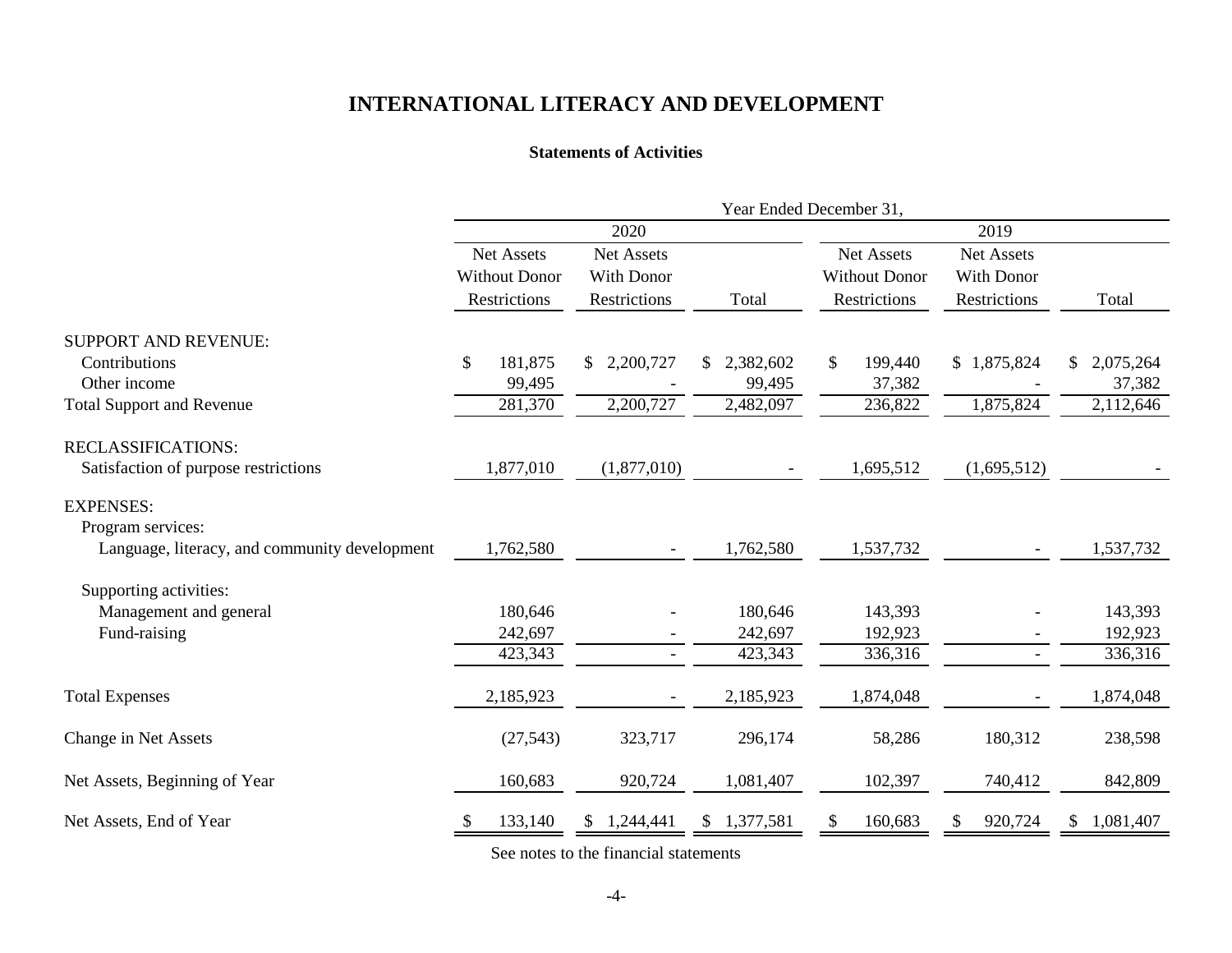### **Statement of Functional Expenses**

Year Ended December 31, 2020

|                              | <b>Supporting Activities</b> |     |             |               |              |    |           |
|------------------------------|------------------------------|-----|-------------|---------------|--------------|----|-----------|
|                              | Program                      |     | Management  |               |              |    |           |
|                              | Services                     |     | and General |               | Fund-raising |    | Total     |
| Salaries and payroll taxes   | \$<br>1,146,339              | \$  | 71,285      | $\mathcal{S}$ | 156,682      | \$ | 1,374,306 |
| Grant expense                | 184,813                      |     |             |               |              |    | 184,813   |
| Travel                       | 58,561                       |     | 7,206       |               | 12,228       |    | 77,995    |
| Employee benefits            | 150,477                      |     | 212         |               | 8,283        |    | 158,972   |
| Professional fees            | 107,282                      |     | 70,116      |               | 52,395       |    | 229,793   |
| Office expenses              | 8,406                        |     | 3,640       |               | 6,435        |    | 18,481    |
| Professional development and |                              |     |             |               |              |    |           |
| training expenses            | 47,806                       |     | 186         |               |              |    | 47,992    |
| Other expenses               | 23,275                       |     | 16,381      |               | 2,010        |    | 41,666    |
| Communications               | 31,981                       |     | 11,282      |               | 4,664        |    | 47,927    |
| Occupancy                    | 3,640                        |     | 338         |               |              |    | 3,978     |
| <b>Total Expenses</b>        | 1,762,580                    | \$. | 180,646     | \$            | 242,697      | \$ | 2,185,923 |
| Percentage of Total Expenses | 81%                          |     | 8%          |               | 11%          |    | 100%      |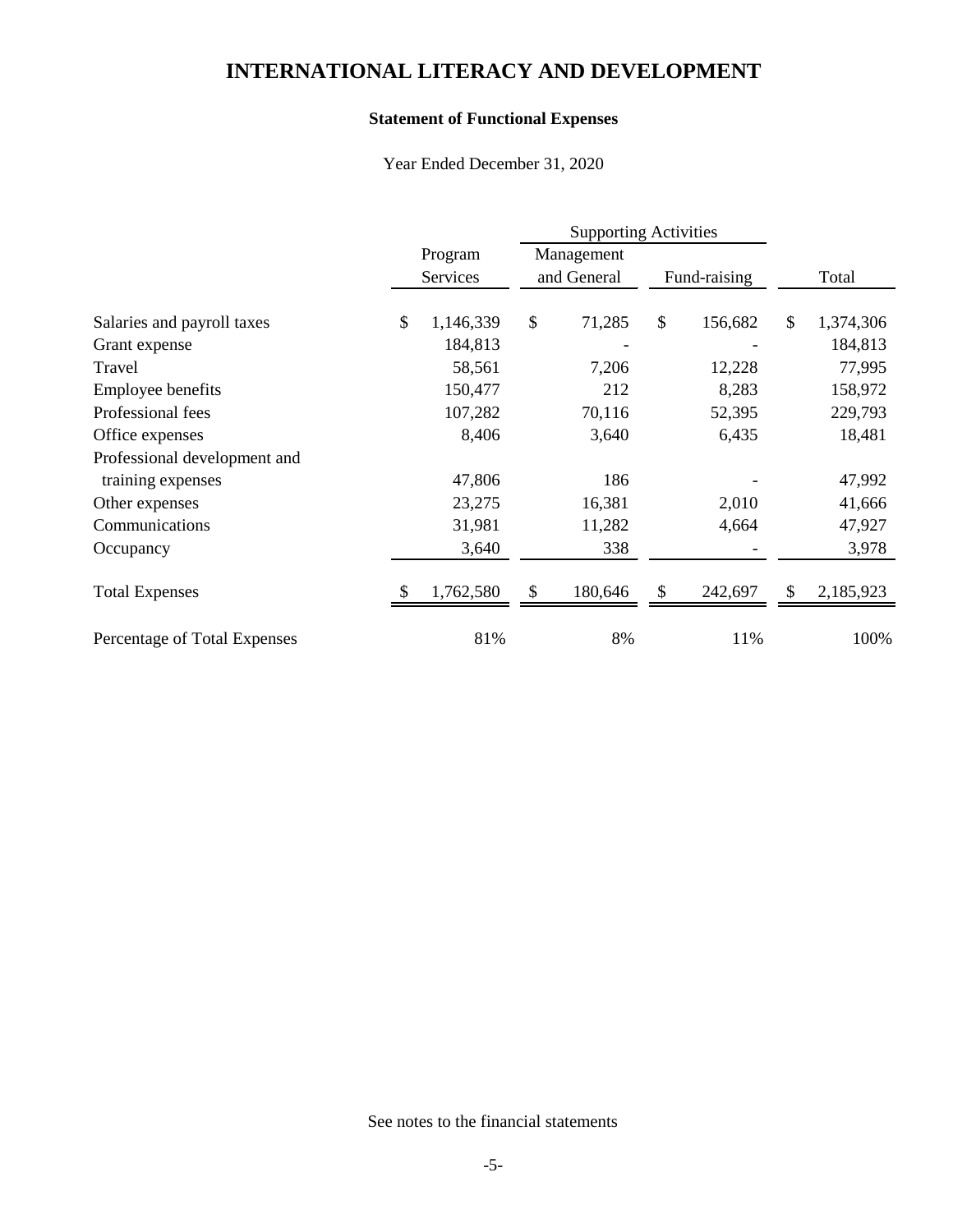### **Statement of Functional Expenses**

Year Ended December 31, 2019

|                              | <b>Supporting Activities</b> |               |                           |               |              |    |           |
|------------------------------|------------------------------|---------------|---------------------------|---------------|--------------|----|-----------|
|                              | Program<br>Services          |               | Management<br>and General |               | Fund-raising |    | Total     |
| Salaries and payroll taxes   | \$<br>965,984                | $\mathcal{S}$ | 50,587                    | $\mathcal{S}$ | 108,040      | \$ | 1,124,611 |
| Grant expense                | 187,181                      |               |                           |               |              |    | 187,181   |
| Travel                       | 134,196                      |               | 12,417                    |               | 15,251       |    | 161,864   |
| Employee benefits            | 136,252                      |               | 136                       |               | 7,391        |    | 143,779   |
| Professional fees            | 44,601                       |               | 60,271                    |               | 37,902       |    | 142,774   |
| Office expenses              | 8,764                        |               | 2,548                     |               | 4,947        |    | 16,259    |
| Professional development and |                              |               |                           |               |              |    |           |
| training expenses            | 38,716                       |               | 376                       |               | 953          |    | 40,045    |
| Other expenses               | 5,913                        |               | 9,509                     |               | 13,751       |    | 29,173    |
| Communications               | 12,647                       |               | 4,944                     |               | 4,688        |    | 22,279    |
| Occupancy                    | 3,478                        |               | 2,605                     |               |              |    | 6,083     |
| <b>Total Expenses</b>        | 1,537,732                    | \$.           | 143,393                   | \$            | 192,923      | \$ | 1,874,048 |
| Percentage of Total Expenses | 82%                          |               | 8%                        |               | 10%          |    | 100%      |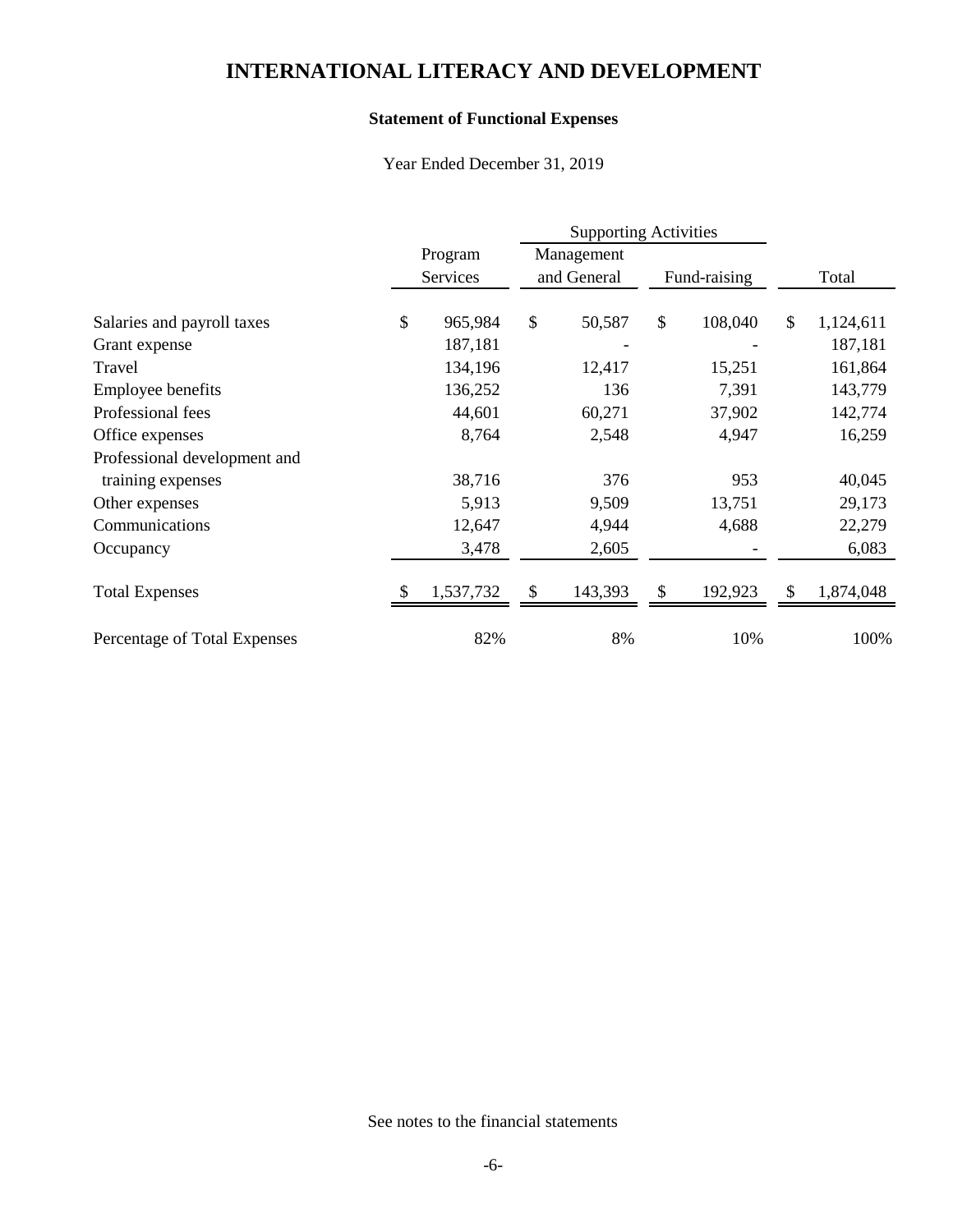#### **Statements of Cash Flows**

|                                                   |               | Year Ended December 31, |
|---------------------------------------------------|---------------|-------------------------|
|                                                   | 2020          | 2019                    |
| <b>CASH FLOWS FROM OPERATING ACTIVITIES:</b>      |               |                         |
| Change in net assets                              | \$<br>296,174 | \$<br>238,598           |
| Adjustments to reconcile change in net assets     |               |                         |
| net cash provided (used) by operating activities: |               |                         |
| Change in operating assets and liabilities:       |               |                         |
| Other assets                                      | (1,609)       | (5,559)                 |
| Accounts payable and other liabilities            | (13,787)      | (141)                   |
| Net Cash Provided by Operating Activities         | 280,778       | 232,898                 |
| <b>CASH FLOWS FROM FINANCING ACTIVITIES:</b>      |               |                         |
| Paycheck Protection Program loan proceeds         | 124,157       |                         |
| Net Cash Provided by Financing Activities         | 124,157       |                         |
| Net Change in Cash and Cash Equivalents           | 404,935       | 232,898                 |
| Cash and Cash Equivalents, Beginning of Year      | 1,010,101     | 777,203                 |
| Cash and Cash Equivalents, End of Year            | 1,415,036     | 1,010,101               |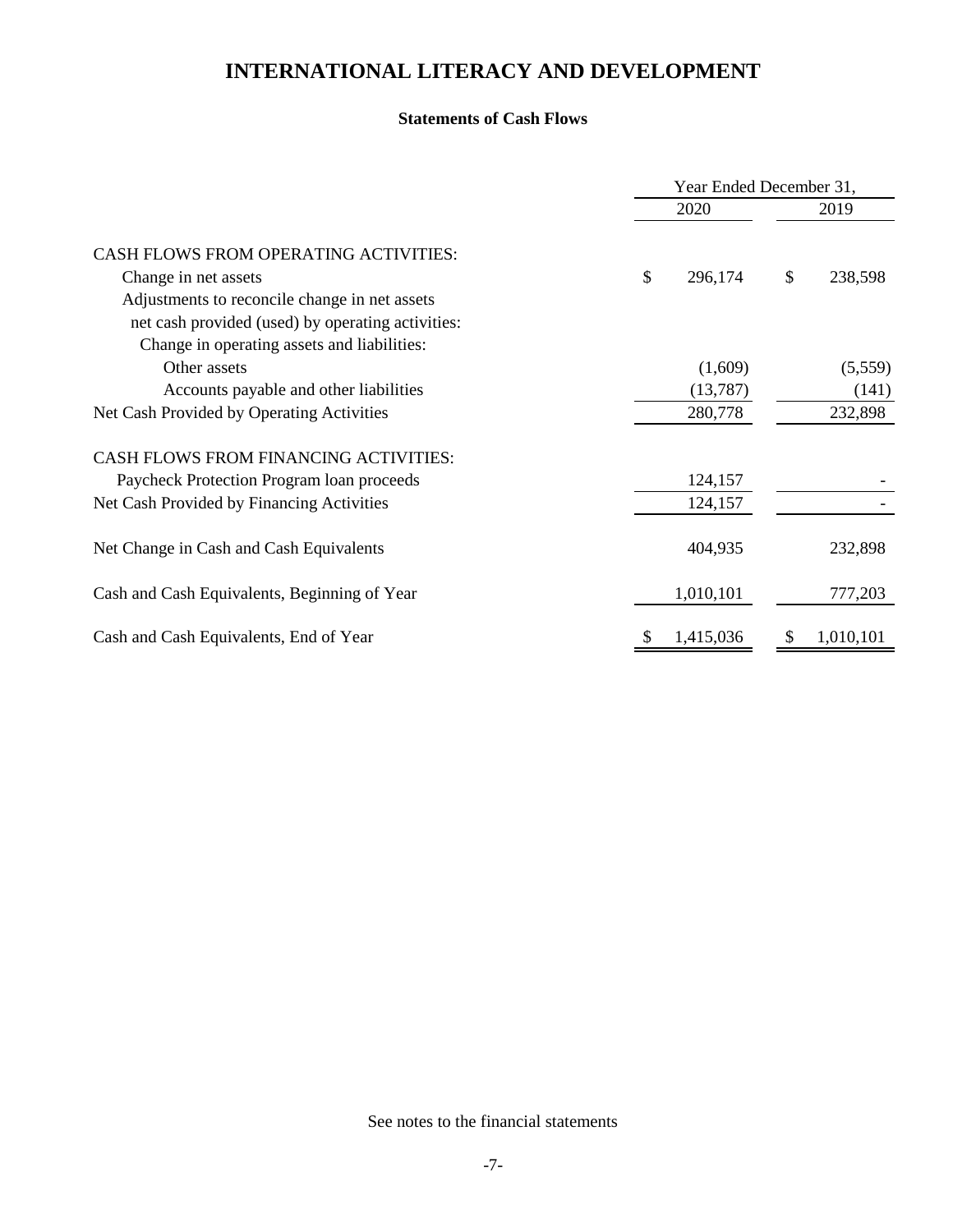#### **Notes to Financial Statements**

December 31, 2020 and 2019

#### 1. NATURE OF ORGANIZATION:

International Literacy and Development (ILAD) is a Texas nonprofit organization formed on April 4, 2011, and classified as a  $501(c)(3)$  organization by the United States Internal Revenue Code (the Code). As such, it is exempt from U.S. federal and state income tax, and contributions by the public are deductible for income tax purposes. ILAD has been classified as a publicly supported organization which is not a private foundation under section 509(a) of the Code.

ILAD is an international organization whose vision is to see lives changed in language communities worldwide through literacy and development.

ILAD's mission is to provide the skills, training, concepts, and access to materials needed to affect ongoing change with and within vulnerable communities. This mission is accomplished through minority group language development, and mother-tongue literacy programs, which provide training in reading and writing as well as helping to develop and provide written materials in the local language. Programs also include agricultural training, sustainable social business, microfinance, education, clean water, and medical initiatives. These facets of their programs provide mobile medical clinics, drilling of water wells, sponsorship programs for children's educational supplies (in rural villages), micro loans for local farmers, and creating local and regional markets to help provide sustainable business for local farmers.

#### 2. SUMMARY OF SIGNIFICANT ACCOUNTING POLICIES:

The financial statements of ILAD have been prepared on the accrual basis of accounting. The significant accounting policies followed are described below to enhance the usefulness of the financial statements to the reader.

#### ESTIMATES

The preparation of financial statements in conformity with accounting principles generally accepted in the United States of America requires management to make estimates and assumptions that affect the reported amounts and disclosures at the date of the financial statements and during the reporting period. Actual results could differ from those estimates. Significant estimates in these financial statements include the allocation of expenses on a functional basis.

#### PRINCIPLES OF REPORTING WORLD WIDE OPERATIONS

The financial statements report the worldwide operations of ILAD, including material assets, liabilities, net assets, revenues, and expenses of its fields of service around the world.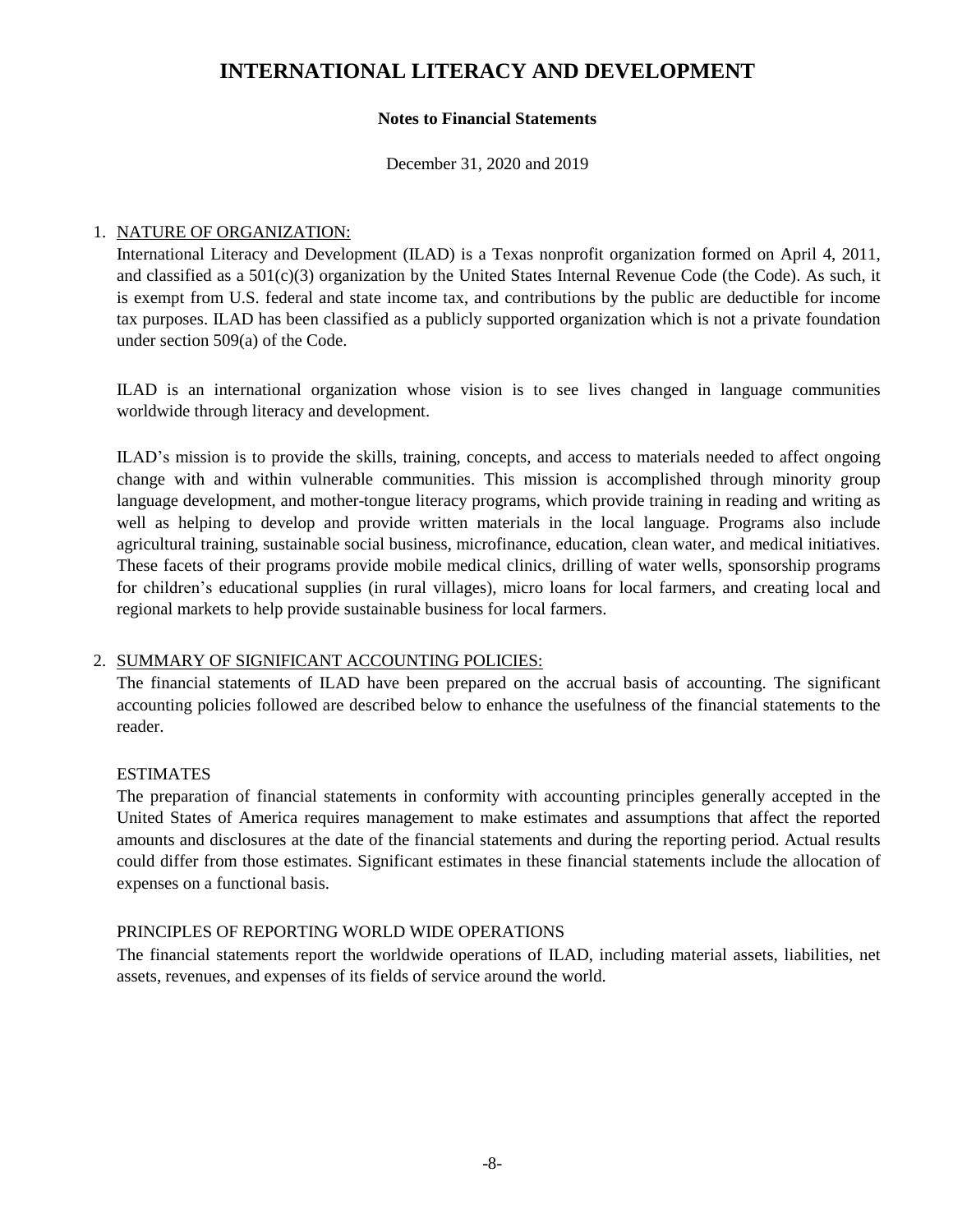#### **Notes to Financial Statements**

December 31, 2020 and 2019

#### 2. SUMMARY OF SIGNIFICANT ACCOUNTING POLICIES, continued:

### CASH

Cash consists of checking accounts. These accounts may, at times, exceed the federally insured limits. ILAD has not experienced any losses in such accounts and believes it is not exposed to any significant credit risk on cash and cash equivalents. As of December 31, 2020 and 2019, the ILAD had cash balances that exceeded federally insured limits by approximately \$665,102 and \$604,000, respectively. ILAD has not experienced any losses in such accounts and does not believe it is exposed to any significant credit risk.

#### PROPERTY, EQUIPMENT, AND DEPRECIATION

Assets capitalized as property and equipment are recorded at cost or, if donated, at market value on the date of donation. ILAD capitalizes assets with a cost basis of \$5,000 or greater. Depreciation is recorded on the straight-line basis over the assets useful life. ILAD's property and equipment consists of a vehicle and some equipment.

#### OTHER ASSETS

Other assets are composed of a nonrevenue overseas receivable and advances. Management has not established an allowance for doubtful accounts as it believes the amounts are fully collectable.

#### NET ASSETS

The financial statements report amounts by class of net assets:

*Net assets without donor restrictions* are currently available for operations under the direction of the board or resources invested in property and equipment.

*Net assets with donor restrictions* are contributed with donor stipulations for specific operating purposes or programs, with time restrictions, or not currently available for use until commitments regarding their use have been fulfilled.

#### SUPPORT, REVENUE, RECLASSIFICATIONS, AND EXPENSES

Revenue is recognized when earned and support when contributions are made, which may be when cash is received, unconditional promises are made, or ownership of donated assets is transferred to ILAD.

ILAD reports gifts of cash and other assets as restricted support if they are received with donor stipulations that limit the use of the donated amounts. When a stipulated time restriction ends or purpose restriction is satisfied, net assets with donor restrictions are reclassified to net assets without donor restrictions and reported in the statements of activities as satisfaction of purpose restrictions. Contributions received for restricted use are charged 10%, for general and administration costs. For the years ended December 31, 2020 and 2019, assessments of \$227,585 and \$179,095, respectively, have been included as net assets released from purpose restrictions.

Expenses are recorded when costs are incurred.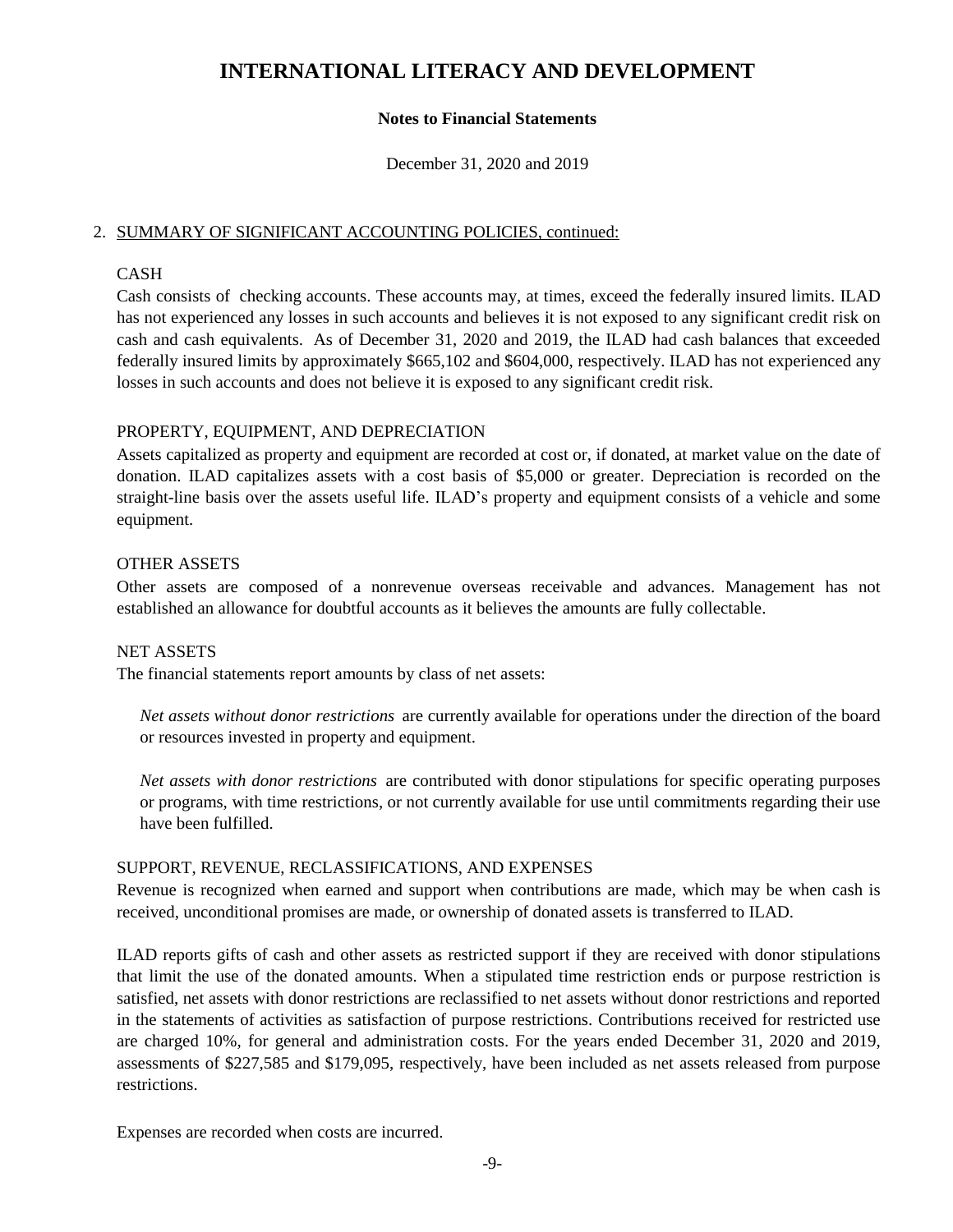#### **Notes to Financial Statements**

December 31, 2020 and 2019

#### 2. SUMMARY OF SIGNIFICANT ACCOUNTING POLICIES, continued:

#### ALLOCATION OF EXPENSES

The costs of providing the various program services and supporting activities have been summarized on a functional basis in the statements of activities. Accordingly, certain costs have been allocated among the program services and supporting activities benefited. Personnel related expenses are allocated based on an analysis of personnel time utilized for the related activities. Depreciation is allocated based on square footage. Costs of other categories were allocated based on program services and supporting activities benefited.

#### FOREIGN OPERATIONS

In connection with its international operations, ILAD maintains offices in various countries outside the United States of America. As of December 31, 2020 and 2019, current assets in other countries totaled \$67,663 and \$64,780 respectively.

Management has reviewed the assets in other countries and, in its opinion, has determined they are under the control of ILAD. For this reason such items are recognized as assets of ILAD. However, it should be noted that the political situation in many countries is subject to rapid change. Therefore, the reader should be aware that while management believes the assets are properly stated at the date of this report, subsequent changes could occur that would adversely affect the value of the assets in other countries.

#### 3. LIQUIDITY AND FUNDS AVAILABLE:

ILAD had total financial assets of \$1,415,036 and \$1,010,101, respectively, as of December 31, 2020 and 2019. All of these assets are available to meet cash needs for general expenditures within one year. As part of ILAD's liquidity management, it has a policy to structure its financial assets to be available as its general expenditures, liabilities, and other obligations come due.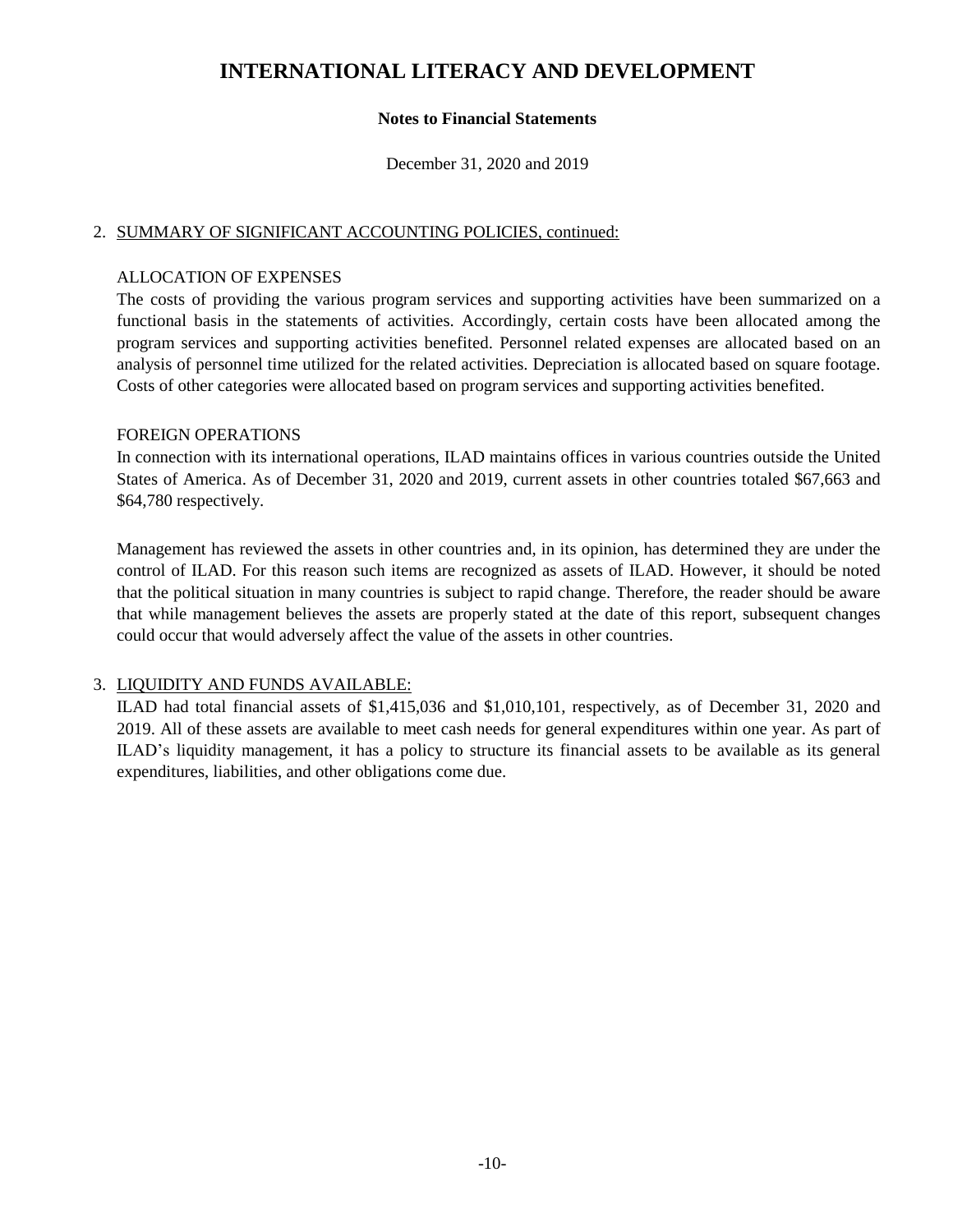#### **Notes to Financial Statements**

December 31, 2020 and 2019

#### 4. NET ASSETS WITH DONOR RESTRICTIONS:

As of December 31, 2020, net assets with donor restrictions consist of:

|                          | <b>Net Assets</b><br>December 31.<br>2019 |               | Contributions<br>With Donor<br><b>Restrictions</b> | Amounts<br>Released |               | <b>Net Assets</b><br>December 31,<br>2020 |
|--------------------------|-------------------------------------------|---------------|----------------------------------------------------|---------------------|---------------|-------------------------------------------|
| Areas of work:           |                                           |               |                                                    |                     |               |                                           |
| Middle East/North Africa | \$<br>206,101                             | <sup>\$</sup> | 429,599                                            | \$<br>(412,023)     | <sup>\$</sup> | 223,677                                   |
| East Asia                | 379,462                                   |               | 749,172                                            | (588, 983)          |               | 539,651                                   |
| Sub-Saharan Africa       | 129,866                                   |               | 309,037                                            | (259, 171)          |               | 179,732                                   |
| Russia/NIS               | 38,435                                    |               | 300,872                                            | (224, 051)          |               | 115,256                                   |
| <b>United States</b>     | 166,860                                   |               | 412,047                                            | (392, 782)          |               | 186,125                                   |
|                          | \$<br>920,724                             | \$            | 2,200,727                                          | \$<br>(1,877,010)   | \$            | 1,244,441                                 |

As of December 31, 2019, net assets with donor restrictions consist of:

|                          | <b>Net Assets</b> |              |   | Contributions     |                  |     | <b>Net Assets</b> |
|--------------------------|-------------------|--------------|---|-------------------|------------------|-----|-------------------|
|                          |                   | December 31, |   | <b>With Donor</b> | Amounts          |     | December 31,      |
|                          |                   | 2018         |   | Restrictions      | Released         |     | 2019              |
| Areas of work:           |                   |              |   |                   |                  |     |                   |
| Middle East/North Africa | \$                | 243.845      | S | 386,983           | \$<br>(424, 727) | S   | 206,101           |
| East Asia                |                   | 258,901      |   | 564,531           | (443,970)        |     | 379,462           |
| Sub-Saharan Africa       |                   | 135,433      |   | 321,136           | (326,703)        |     | 129,866           |
| Russia/NIS               |                   | 32,374       |   | 252,222           | (246,161)        |     | 38,435            |
| <b>United States</b>     |                   | 69,859       |   | 350,952           | (253, 951)       |     | 166,860           |
|                          |                   |              |   |                   |                  |     |                   |
|                          | \$                | 740,412      | S | 1,875,824         | (1,695,512)      | \$. | 920,724           |

#### 5. 403(B) RETIREMENT PLAN:

ILAD offers a 403(b) retirement plan for employees. This plan is funded solely through salary reductions. Deferrals are not matched by ILAD.